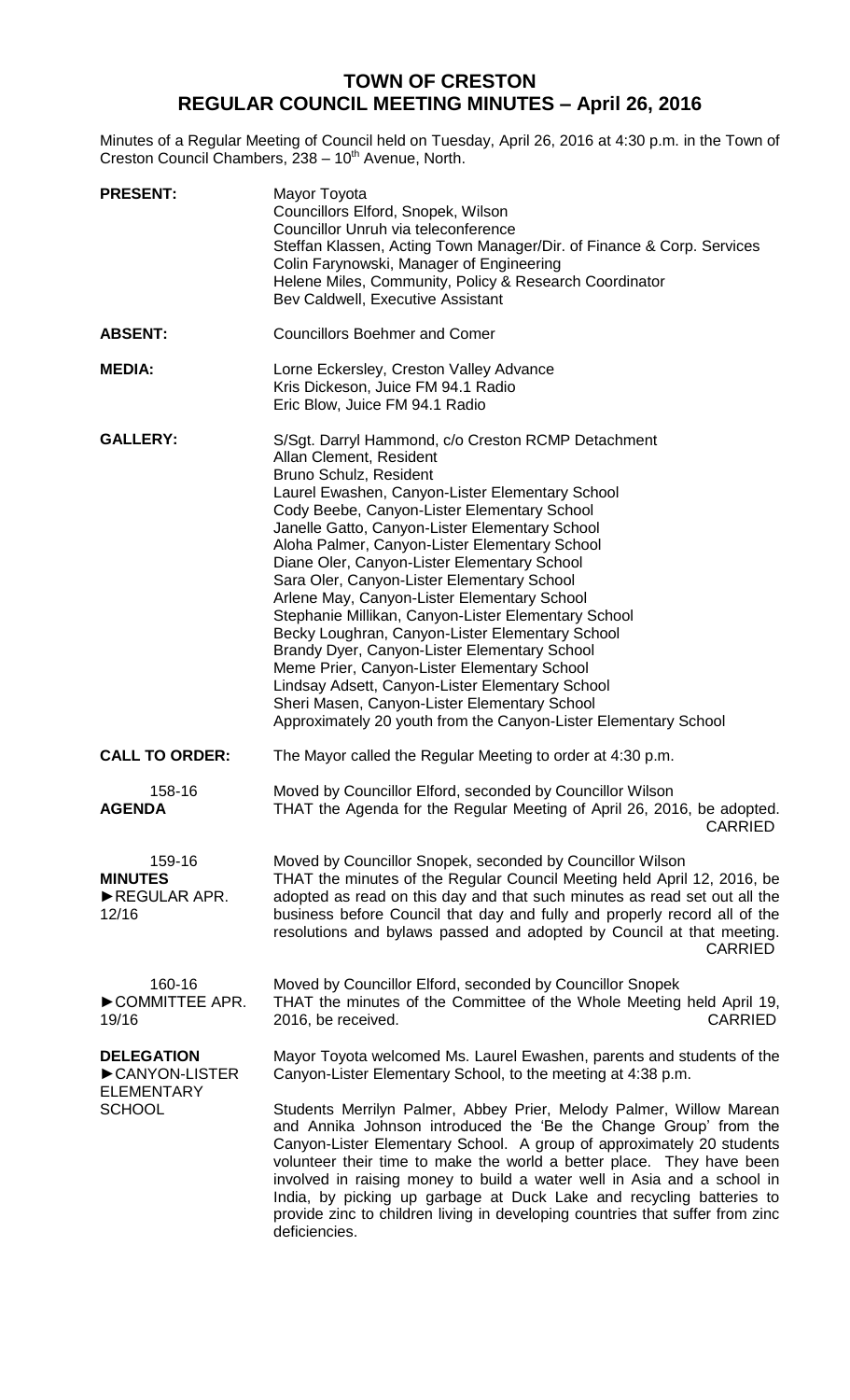In 2016 the students are focusing on sustainability. In one month they saved about 1500 litres of water just by using one cup of water each time they brushed their teeth, instead of the Canadian average of 8 litres of water, per day, to brush their teeth. Right now they are fundraising to buy an education kit for a student in a developing country and they are going to buy goats and chickens to help someone feed their family and have a business selling eggs and milk.

Two months ago they joined the 'Blue Dot' movement. Blue Dot is connected to the David Suzuki Foundation which is all about educating people about how important our environment is. It is an organization that believes that every person has the right to have clean air, water and safe food. The only way to preserve water, air and food for future generations is for everyone to be a part of the solution – starting now. We need to take responsibility for our actions and do our best to prevent any more pollution. We need to educate people.

They believe that the food we eat should be free of pesticides. They believe that when we go outside, we should not have to choke on smoke in the air because someone is burning things that should be recycled or put in the compost. They believe that if you turn on your tap, you should not have to worry about it making you sick.

Following the singing of the "Blue Dot" song, the students requested Council to proclaim June 7, 2016 as "Clean Air, Water and Soil Day" in the Town of Creston.

Mayor Toyota thanked Ms. Ewashen and all of the students for bringing their message to Council and members of the Gallery today, and advised that the Town will be granting their request for a proclamation for June  $7<sup>th</sup>$ .

The students and their parents and Ms. Ewashen left the meeting at 4:30 p.m.

Mayor Toyota welcomed S/Sgt. Darryl Hammond, C/O Creston RCMP Detachment, to the meeting at 4:35 p.m.

S/Sgt. Hammond presented his First Quarter Report on policing in the Creston area for 2016. S/Sgt. Hammond highlighted the following:

- Organizational Chart for the Creston Detachment
- Property Crime Graphs for past three years.
- Criminal Code Crime Rate Graphs for past 36 months
- Quarterly Crime Statistic Charts for January, February, March 2016
- Criminal Record Checks (610 in last fiscal year)

- Annual Performance Plan 2015/16 – for the coming year's Plan S/Sgt.

- Hammond is looking to make minor adjustments, such as:
	- Increase drug and alcohol abuse education programs in the Valley
	- Improve system to identify prolific offenders
	- Increase community relations police visibility (Coffee Talk, schools, etc.)
	- Increase traffic enforcement
	- Reduce calls for service for family violence and mental health

Mayor Toyota thanked S/Sgt. Hammond for his presentation and requested that he meet with the Teen Mentor and Teen Advocate for the Teen Action Committee, regarding having a police presence at their group events, to engage the youth.

Moved by Councillor Snopek, seconded by Councillor Unruh THAT Council Committee Recommendations No. 1 to 8, from the April 19, 2016 Regular Committee of the Whole Meeting, be adopted as follows:

**RECOMMENDATION NO. 1:**

THAT Ltr #256 from the Fire Chief, regarding updating the Community Wildfire Protection Plan, be received; AND FURTHER, THAT staff is authorized to submit an application to the Union of BC Municipalities, for grant funding to update the current Community Wildfire Protection Plan for the Town of Creston.

**COUNCIL COMMITTEE**

**DELEGATION**  $\blacktriangleright$  1<sup>ST</sup> QUARTER RCMP REPORT

161-16 ►APR. 19/16 MTG RECOMMENDATIONS ►WILDFIRE PROT. GRANT FUNDING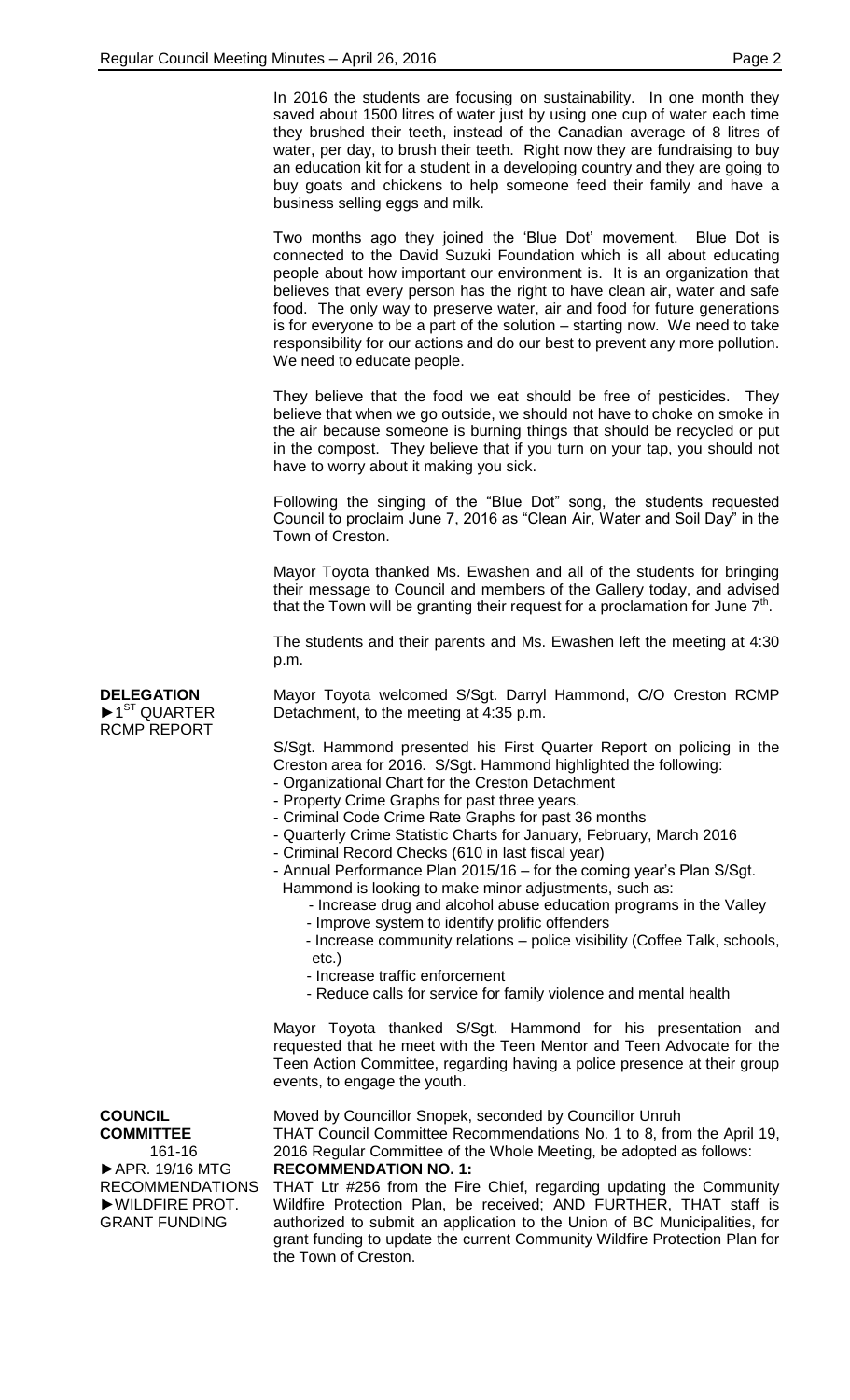►AKBLG RESOLUTION RE HWY. MAINT. **CONTRACTS** 

#### **RECOMMENDATION NO. 2:**

THAT Ltr #258 from the City of Fernie, requesting support of a late resolution to the 2016 Association of Kootenay & Boundary Local Governments annual conference, with respect to highways maintenance contracts, be received.

►AKBLG RESOLUTION RE AIR BNB & VRBO

**RECOMMENDATION NO. 3:**

THAT Ltr #260 from the City of Fernie, requesting support of a late resolution to the 2016 Association of Kootenay & Boundary Local Governments annual conference, with respect to Air BNB and VRBO, be received.

#### ►SCHIKURSKI PUMP **RECOMMENDATION NO. 4:**

THAT Ltr #262 from the Manager of Engineering, regarding funding for Schikurski Pump Station upgrade, be received; AND FURTHER, THAT staff is authorized to submit an application under the Second Intake of the New Build Canada Fund – Small Communities Fund, for funding assistance for the Schikurski Pump Station Upgrade.

►SD#8 RE FACILITIES REVIEW

**STRUCTURE** 

 $\blacktriangleright$  2016 TAX RATE

►CBT COMMUNITY

PROGRAM GRANT APPLICATIONS 2016

**SETTING** 

INITIATIVES

STATION UPGRADE

#### **RECOMMENDATION NO. 5:**

THAT the Mayor is authorized to write the Board of Trustees for School District No. 8 (Kootenay Lake), expressing concerns with the draft Facilities Review, and requesting an opportunity for discussion prior to the Board of Trustees making a final decision with respect to the proposed Facilities Review and the disposition of certain school owned properties in the Creston area.

#### ►TAX CERTIFICATE SEARCHE FEE **RECOMMENDATION NO. 6:**

THAT Ltr #266 from the Director of Finance & Corporate Services, regarding the fee structure for tax certificate searches, be received; AND FURTHER, THAT Council authorizes staff to prepare the necessary bylaw to amend the fee charged for in-house tax certificate searches from \$20.00 per search to \$40.00 per search and the fee for on-line tax certificate searches to be set at \$20.00, plus the on-line provider fee of \$15.75, for a total on-line tax certificate search fee of \$35.75 per search.

## **RECOMMENDATION NO. 7:**

THAT Ltr #259 from the Director of Finance & Corporate Services, regarding the setting of the 2016 Tax (Mill) Rates for the Town of Creston, be received; AND FURTHER, THAT Council will consider three readings to Tax Rates Bylaw No. 1839, 2016 at the April 26, 2016 Regular meeting.

## **RECOMMENDATION NO. 8:**

THAT Ltr #211 from the Regional District of Central Kootenay, regarding Columbia Basin Trust, Community Initiatives Program funding applications for 2016, be received; AND FURTHER, THAT Council recommends to the Regional District of Central Kootenay, approval of funding to the following applicants with respect to the Town of Creston allocation of funds under the Columbia Basin Trust, Community Initiatives Program 2016 intake:

|                                                            | \$5,426 |
|------------------------------------------------------------|---------|
|                                                            |         |
| Central Kootenay Spay/Neuter Animal Program Society\$2,500 |         |
|                                                            | \$3,345 |
|                                                            |         |
| Creston & District Society for Community Living \$5,250    |         |
|                                                            |         |
|                                                            | \$1,349 |
|                                                            |         |
| Creston Valley Blossom Festival Association\$4,899         |         |
|                                                            |         |
|                                                            |         |
|                                                            | \$2,083 |
|                                                            | \$4,000 |
|                                                            |         |
|                                                            |         |
|                                                            |         |
|                                                            |         |
|                                                            |         |
|                                                            |         |
|                                                            |         |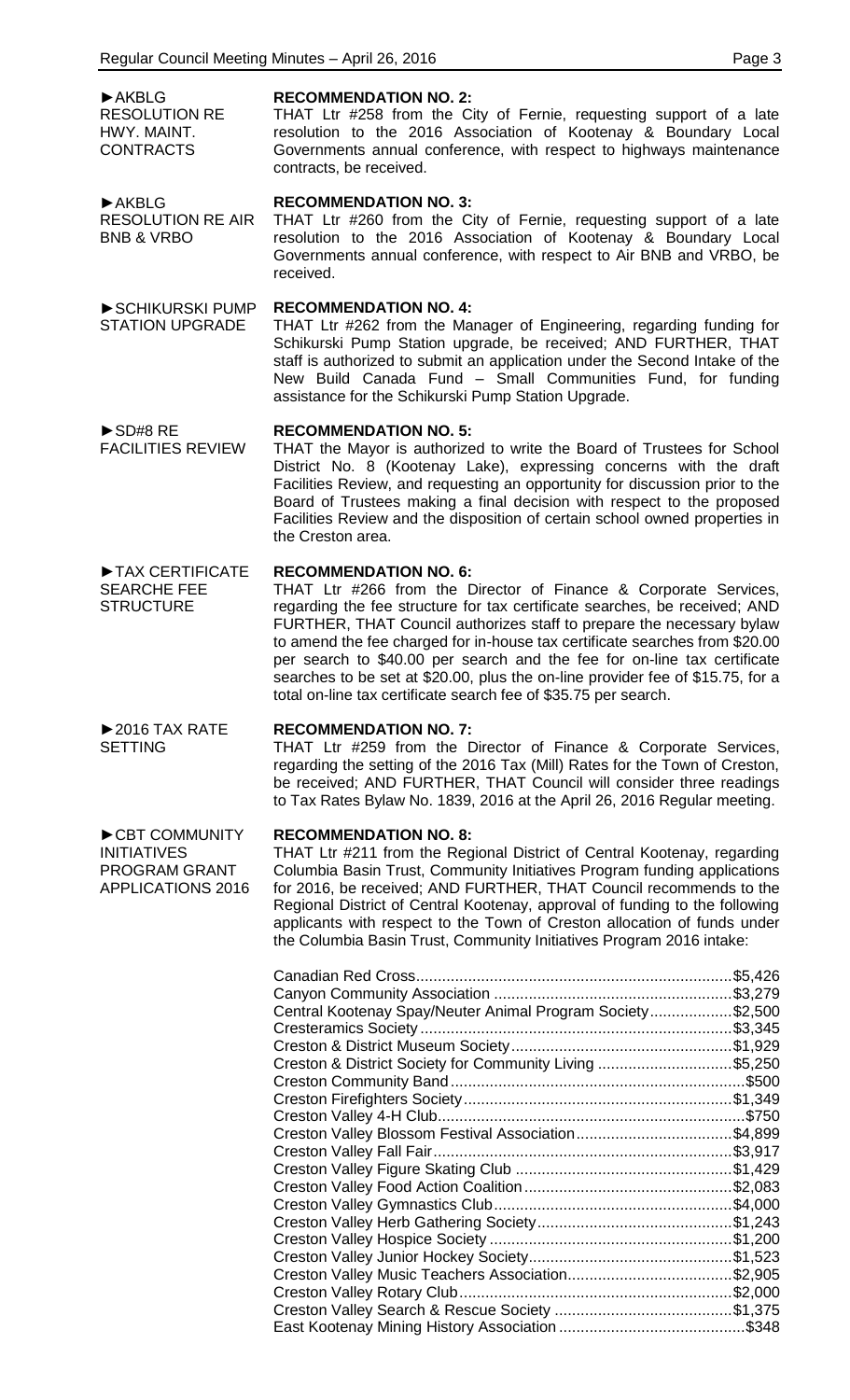|                                                                               | Kootenay Boundary Regional Health Foundation\$786<br>Kootenay Regional Association for Community Living \$4,847<br><b>CARRIED</b>                                                                                                                                                                                                                                                                                                                                                                                                                         |
|-------------------------------------------------------------------------------|-----------------------------------------------------------------------------------------------------------------------------------------------------------------------------------------------------------------------------------------------------------------------------------------------------------------------------------------------------------------------------------------------------------------------------------------------------------------------------------------------------------------------------------------------------------|
| 162-16<br>$\blacktriangleright$ CLEAN AIR,<br><b>WATER &amp; SOIL DAY</b>     | Moved by Councillor Elford, seconded by Councillor Snopek<br>THAT Ltr #252 from the Canyon-Lister Elementary School, requesting a<br>proclamation for 'Clean Air, Water and Soil Day' on June 7, 2016, be<br>received; THAT the Mayor issue a Proclamation for June 7, 2016 as<br>'Clean Air, Water and Soil Day' in the Town of Creston; AND FURTHER,<br>THAT staff write the Canyon-Lister Elementary School, advising of<br>programs the Town of Creston are carrying out to help sustain a clean<br><b>CARRIED</b><br>environment and conserve water. |
| 163-16<br>$\blacktriangleright$ 1 <sup>ST</sup> QUARTER<br><b>RCMP REPORT</b> | Moved by Councillor Snopek, seconded by Councillor Elford<br>THAT Ltr #68 from S/Sgt. Darryl Hammond, C/O Creston RCMP<br>Detachment, regarding the First Quarter Police report for the Creston area,<br>be received.<br><b>CARRIED</b>                                                                                                                                                                                                                                                                                                                   |
| 164-16<br>▶BC ASSESSMENT<br><b>INVITATION</b>                                 | Moved by Councillor Elford, seconded by Councillor Wilson<br>THAT Ltr #273 from BC Assessment, regarding an invitation to meet at the<br>2016 Union of BC Municipalities Conference, be received.<br><b>CARRIED</b>                                                                                                                                                                                                                                                                                                                                       |
| 165-16<br>OCP ADVISORY<br><b>COMMITTEE</b>                                    | Moved by Councillor Elford, seconded by Councillor Unruh<br>THAT Ltr #276, being the minutes from the April 14, 2016 Official<br>Community Plan Advisory Committee meeting, be received.<br><b>CARRIED</b>                                                                                                                                                                                                                                                                                                                                                |
| 166-16<br>BC GOV'T. EMP.<br>UNION RE WINE IN<br><b>GROCERY STORES</b>         | Moved by Councillor Elford, seconded by Councillor Unruh<br>THAT Ltr #270 from the BC Government and Service Employees' Union,<br>regarding the sale of wine in grocery stores and a request to implement a<br>six month moratorium on grocery store sales of wine, be received.<br><b>CARRIED</b>                                                                                                                                                                                                                                                        |
| 167-16<br>ELKFORD PARADE                                                      | Moved by Councillor Unruh, seconded by Councillor Elford<br>THAT Ltr #257 from the District of Elkford, regarding an invitation to the<br>Elkford Wildcat Days Parade, be received; AND FURTHER, THAT a<br>member of Council is authorized to attend the Wildcat Days Parade in<br>Elkford, BC on July 2, 2016, with expenses paid as per Policy.<br><b>CARRIED</b>                                                                                                                                                                                       |
| 168-16<br>TRANSPORTATION<br>& ACCOMMODATION<br>SERVICES IN BC                 | Moved by Councillor Elford, seconded by Councillor Wilson<br>THAT Ltr #254 from the Ministry of Community, Sport & Cultural<br>Development, seeking comments with respect to the provision of<br>transportation and accommodation services in British Columbia, be<br>received.<br><b>CARRIED</b>                                                                                                                                                                                                                                                         |
| 169-16<br>$\blacktriangleright$ 2016 MICRO<br>SURFACING PROG.                 | Moved by Councillor Wilson, seconded by Councillor Snopek<br>THAT Ltr #263 from the Manager of Engineering, regarding the tender<br>award for the 2016 Micro Surfacing Program, be received; AND<br>FURTHER, THAT Council awards the 2016 Micro Surfacing Program<br>contract for the Town of Creston to West-Can Seal Coating Inc. in the<br>amount of \$345,000.00 (excluding GST), as they were the lowest tender<br>meeting the Town's specifications.<br><b>CARRIED</b>                                                                              |
| 170-16<br>FEES & CHARGES<br><b>BYLAW</b><br><b>AMENDMENTS</b>                 | Moved by Councillor Elford, seconded by Councillor Unruh<br>THAT Ltr #277 from the Director of Finance and Corporate Services,<br>regarding amendments to Fees and Charges Bylaw No. 1763, be<br>received; AND FURTHER, THAT Council consider three readings to Fees<br>and Charges Amendment Bylaw No. 1840, 2016, at the April 26, 2016<br><b>CARRIED</b><br>Regular meeting.                                                                                                                                                                           |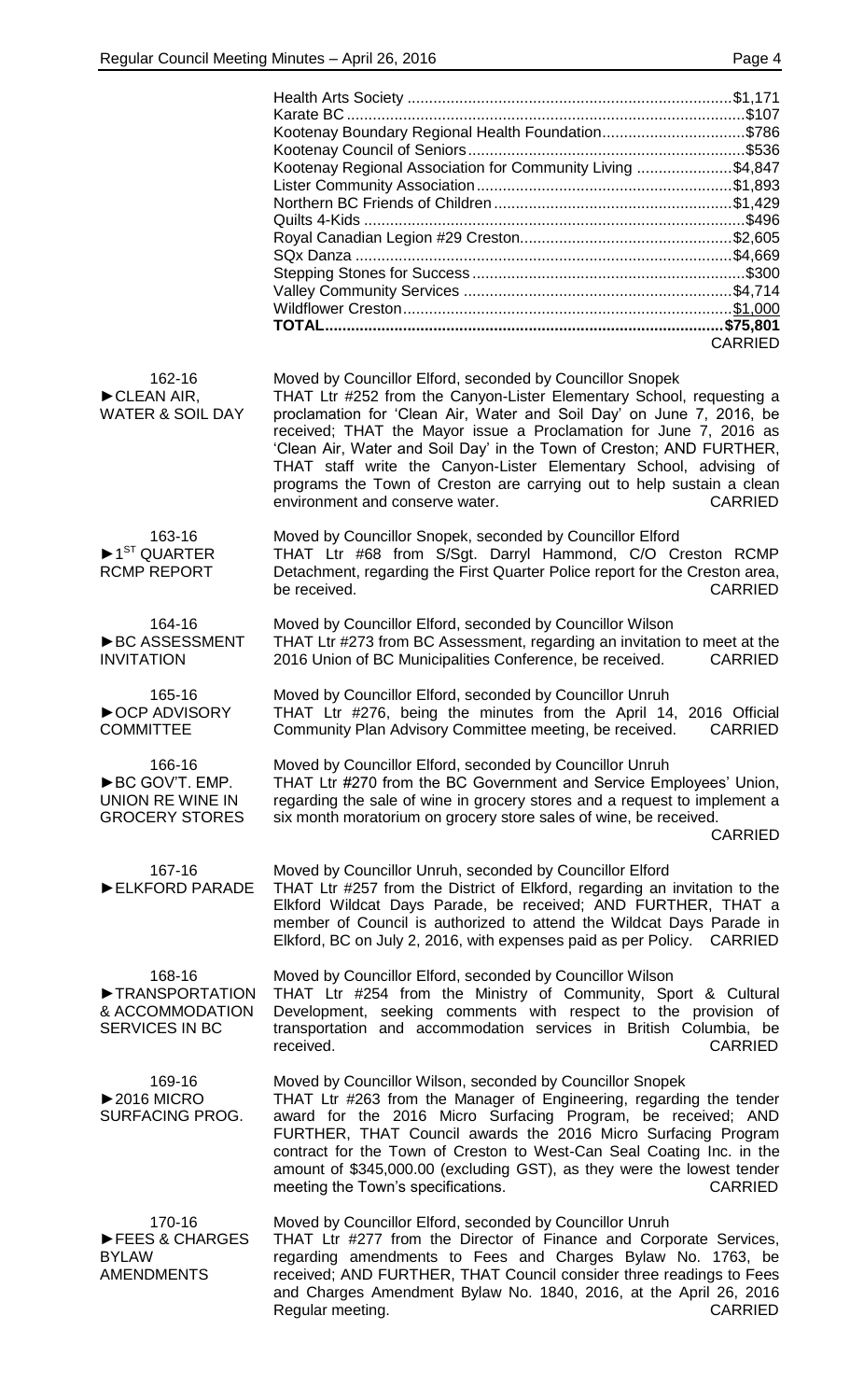| <b>BYLAWS</b>                                                   |                                                                                                                                                                                                                                                                                                                                                                                                                                                                                                                                                                                                                                                                                                                |
|-----------------------------------------------------------------|----------------------------------------------------------------------------------------------------------------------------------------------------------------------------------------------------------------------------------------------------------------------------------------------------------------------------------------------------------------------------------------------------------------------------------------------------------------------------------------------------------------------------------------------------------------------------------------------------------------------------------------------------------------------------------------------------------------|
| 171-16<br>▶BYLAW 1839<br>$(1^{ST}$ & $2^{ND}$ RDGS)             | Moved by Councillor Snopek, seconded by Councillor Unruh<br>THAT Tax Rates Bylaw No. 1839, 2016, be read a first time by title,<br>second time by content.<br><b>CARRIED</b>                                                                                                                                                                                                                                                                                                                                                                                                                                                                                                                                   |
| 172-16<br>BYLAW 1839<br>$(3^{RD}$ RDG)                          | Moved by Councillor Wilson, seconded by Councillor Elford<br>THAT Tax Rates Bylaw No. 1839, 2016, be read a third time.<br><b>CARRIED</b>                                                                                                                                                                                                                                                                                                                                                                                                                                                                                                                                                                      |
| 173-16<br>BYLAW 1840<br>$(1^{ST}$ & $2^{ND}$ RDGS)              | Moved by Councillor Snopek, seconded by Councillor Elford<br>THAT Fees and Charges Amendment Bylaw No. 1840, 2016, be read a<br>first time by title, second time by content.<br><b>CARRIED</b>                                                                                                                                                                                                                                                                                                                                                                                                                                                                                                                 |
| 174-16<br>BYLAW 1840<br>$(3^{RD}$ RDG)                          | Moved by Councillor Elford, seconded by Councillor Snopek<br>THAT Fees and Charges Amendment Bylaw No. 1840, 2016, be read a<br>third time.<br><b>CARRIED</b>                                                                                                                                                                                                                                                                                                                                                                                                                                                                                                                                                  |
| 175-16<br>BYLAW 1838<br>(ADOPTION)                              | Moved by Councillor Unruh, seconded by Councillor Elford<br>THAT Five Year Financial Plan (2016 - 2020) Bylaw No. 1838, 2016, be<br><b>CARRIED</b><br>adopted.                                                                                                                                                                                                                                                                                                                                                                                                                                                                                                                                                 |
| 176-16<br>BYLAW 1841<br>(ADOPTION)                              | Moved by Councillor Elford, seconded by Councillor Wilson<br>THAT Water Rates and Regulations Amendment Bylaw No. 1841, 2016,<br><b>CARRIED</b><br>be adopted.                                                                                                                                                                                                                                                                                                                                                                                                                                                                                                                                                 |
| 177-16<br>BYLAW 1842<br>(ADOPTION)                              | Moved by Councillor Snopek, seconded by Councillor Elford<br>THAT Bylaw Notice Enforcement Amendment Bylaw No. 1841, 2016, be<br><b>CARRIED</b><br>adopted.                                                                                                                                                                                                                                                                                                                                                                                                                                                                                                                                                    |
| <b>NEW BUSINESS</b><br>178-16<br>AUTOMOTIVE<br><b>SWAP MEET</b> | Moved by Councillor Elford, seconded by Councillor Snopek<br>THAT Ltr #283 from Jim Gardner, requesting use of Town property to hold<br>an Automotive Swap Meet, be received; THAT Council authorizes staff to<br>enter into a Licence of Occupation with Mr. Jim Gardner, for use of the<br>property on 16 <sup>th</sup> Avenue South, immediately north and south of Millennium<br>Park, being a portion of Lot A, District Lot 891, Kootenay District, Plan<br>NEP21665 (401 - $16th$ Avenue South), for an automotive swap meet on<br>August 27, 2016; AND FURTHER, THAT the sani-dump located in the<br>parking area for Millennium Park be closed to the public on August 27,<br>2016.<br><b>CARRIED</b> |
| 179-16<br>COORS BANQUET<br><b>NOMINATION</b>                    | Moved by Councillor Unruh, seconded by Councillor Elford<br>THAT Ltr #282 from Molson Coors Canada, regarding a Coors Banquet<br>One Horse Town event, be received; AND FURTHER, THAT staff advise<br>Molson Coors Canada that the Town of Creston is interested in further<br>discussing the nomination of the Town of Creston, as a destination for a<br>Coors Banquet and One Horse Town Concert event.<br><b>CARRIED</b>                                                                                                                                                                                                                                                                                   |
| <b>REPORTS OF REPS.</b><br>CLR ELFORD                           | Councillor Elford reported on his attendance at an Airport Society meeting,<br>and Official Community Plan Advisory Committee meeting, and a Sports<br>Wall of Fame meeting.                                                                                                                                                                                                                                                                                                                                                                                                                                                                                                                                   |
| CLR SNOPEK                                                      | Councillor Snopek reported on his attendance at a Creston Valley Blossom<br>Festival Association meeting.                                                                                                                                                                                                                                                                                                                                                                                                                                                                                                                                                                                                      |
| CLR UNRUH                                                       | Councillor Unruh reported on her attendance at an Economic Development<br>Workshop in Kimberley.                                                                                                                                                                                                                                                                                                                                                                                                                                                                                                                                                                                                               |
| CLR WILSON                                                      | Councillor Wilson reported on her attendance at a Creston Valley Blossom<br>Festival Association meeting, a Creston-Kootenay Foundation meeting,<br>and the official re-opening of the Creston Hospital Emergency Ward.                                                                                                                                                                                                                                                                                                                                                                                                                                                                                        |
| MAYOR TOYOTA                                                    | Mayor Toyota reported on his attendance at Regional District of Central<br>Kootenay meetings, a Creston Valley Wildlife Management Interpretive<br>Centre meeting, an Airport Society meeting and a Mayor's Coffee Talk<br>session.                                                                                                                                                                                                                                                                                                                                                                                                                                                                            |
| 180-16<br>RECEIVE<br><b>REPORTS</b>                             | Moved by Councillor Snopek, seconded by Councillor Elford<br>THAT the verbal Reports of Council, be received.<br><b>CARRIED</b>                                                                                                                                                                                                                                                                                                                                                                                                                                                                                                                                                                                |